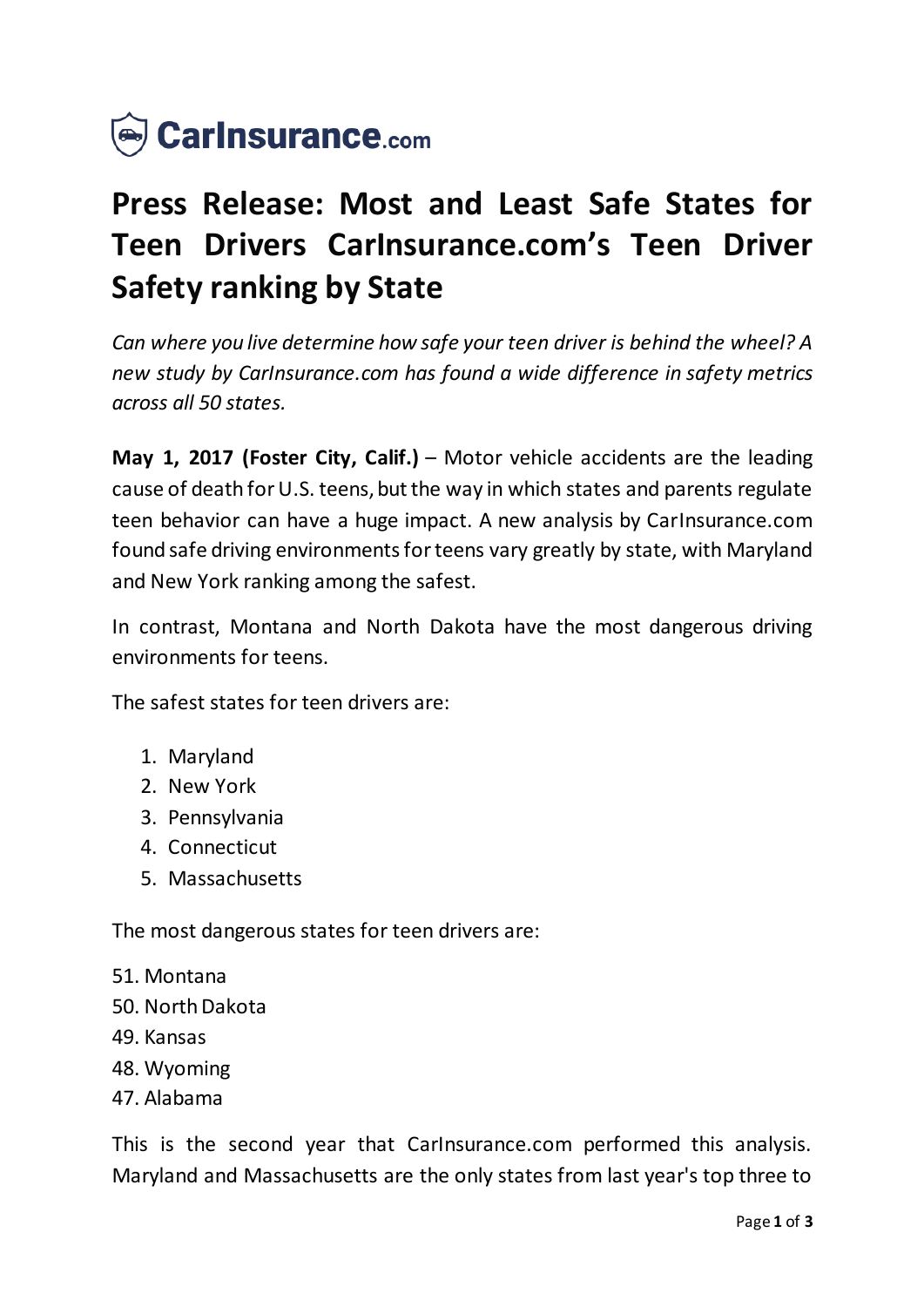again make the top three this year (Massachusetts and Alaska were first and third respectively last year).

Montana and North Dakota are again the bottom two states this year. Last year, Louisiana joined them as third from the bottom.

To identify the best and worst states for teen drivers, CarInsurance.com analyzed five teen-driving metrics:

- Number of teen driver fatalities per 100,000 population
- Effectiveness of Graduated Driving License (GDL) components
- Teen drinking and driving rates
- Teen emailing/texting and driving rates
- Average annual insurance costs for teen drivers

Results this year compared to last year

New winner this year:

- Maryland topped our list this year as the safest state for teen drivers, after finishing second last year.
- The state had a low number of teen-related fatal accidents in 2015 (.3 per 100,000 residents) and has some of the strongest GDL laws in the country.
- The new Centers for Disease Control and Prevention Youth Risk Behavior Surveillance System results on driving and drinking or texting were the major differences this year

Why last's years No. 1 fell in rankings:

- Last year's safest state, Massachusetts, dropped to fifth place this year. The Bay State continued having one of the lowest teen-related fatal accident rate and strong GDL laws, which helped it to edge out California and Virginia for the No. 5 rank.
- Massachusetts survey numbers were worse than Maryland's, which contributed to Massachusetts dropping from the top spot.

The losers stay the same